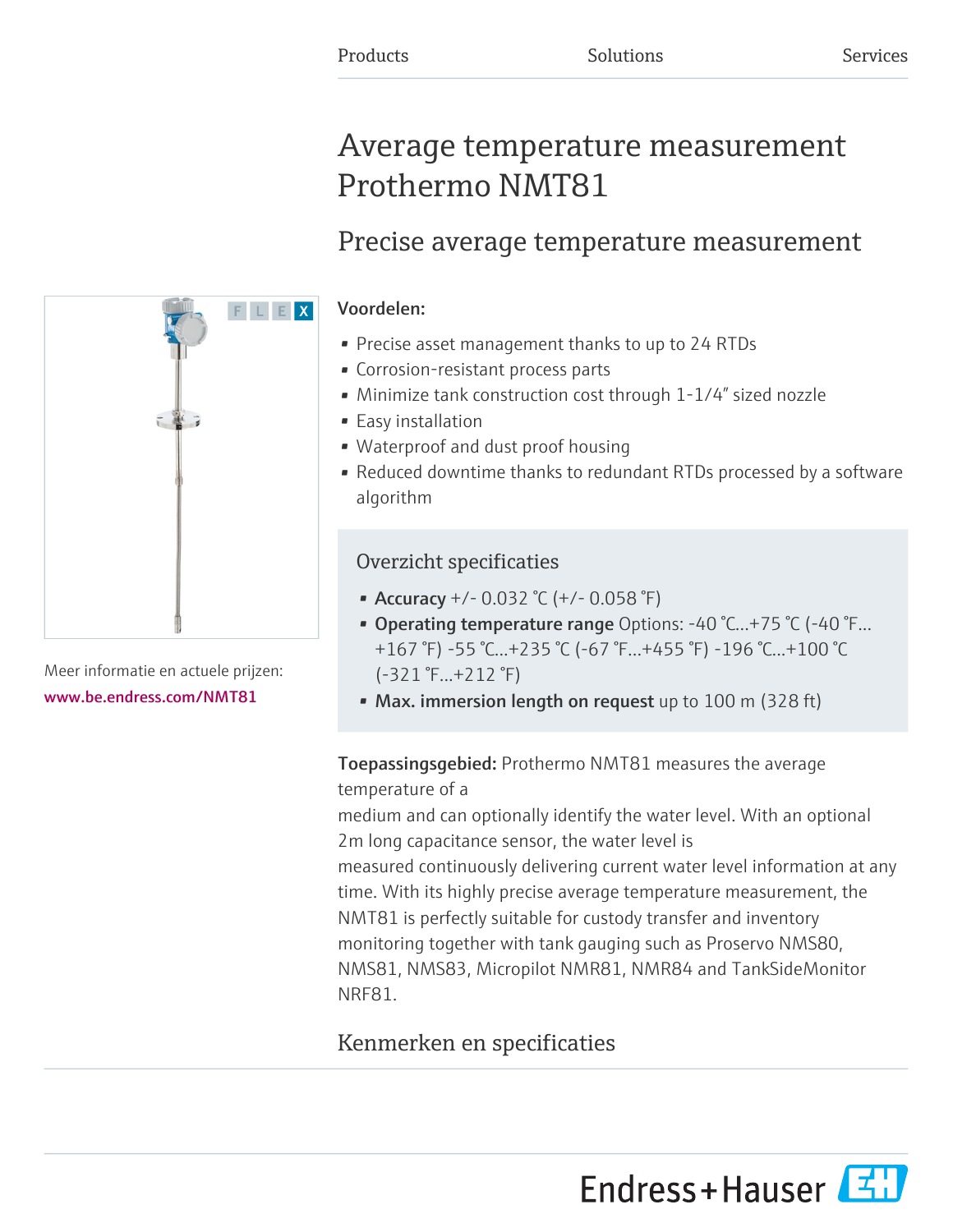## Thermometer Meetprincipe

Resistance Temperature Detector

### Characteristic / Application

High precision average temperature measurement up to 100 m (328 ft),

Options:

- Display
- Sensor probe height adjustment
- Heartbeat Verification + Monitoring

### Max. immersion length on request

up to 100 m (328 ft)

### Process connection

Flange: DN50...DN80, ASME 2"...4", JIS 10K Threads: 3/4" MNPT2 M20

### Operating temperature range

Options: -40 °C...+75 °C  $(-40 \degree F...+167 \degree F)$ -55 °C...+235 °C (-67 °F...+455 °F) -196 °C...+100 °C (-321 °F...+212 °F)

## **Accuracy**

+/- 0.032 °C (+/- 0.058 °F)

## Ex - approvals

ATEX, IEC Ex, JPN Ex, INMETRO, NEPSI, KC